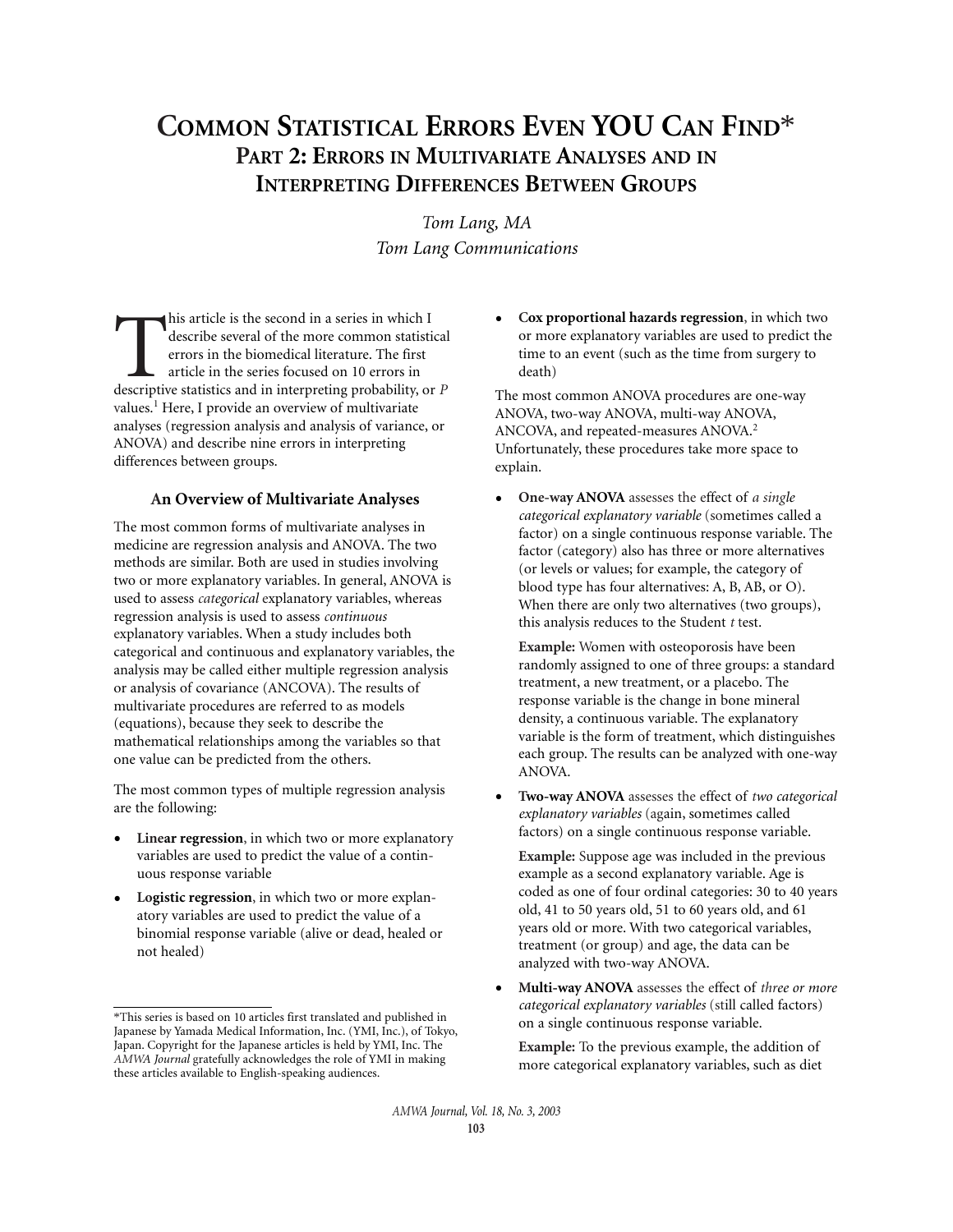(vegetarian or nonvegetarian) and alcohol consumption (less than 2 ounces of alcohol per day, 2 to 5 ounces per day, or 6 ounces or more per day), would move the analysis from two-way to four-way ANOVA, or simply, multi-way ANOVA.

• **ANCOVA** assesses the effect of one or more categorical explanatory variables *while controlling for the effects of some other (possibly continuous) explanatory variables* (now called covariates) on a single continuous response variable.

**Example:** To the previous example, we now may wish to control for the severity of disease. Women with more severe osteoporosis may have different bone mineral densities than women with less severe disease. If we are to study the relationship between treatment and age on bone mineral density, we must control for disease severity. We thus add another (categorical) explanatory variable, disease severity (mild, moderate, and severe). The analysis is now called analysis of covariance (ANCOVA).

• **Repeated-measures ANOVA** is used to assess several paired, or repeated, measurements of the same subjects under different conditions (such as blood pressure measurements taken while the patient is supine, sitting, and standing) or at different points over time (such as muscle strength measured 1, 5, 10, and 20 days after surgery).

**Example:** Again, building on the previous example, suppose we have measurements of bone mineral density for all patients at the onset of symptoms and at 6 and 12 months after the onset of symptoms. Time can now be added to the ANOVA model as an explanatory variable. Here, time is a repeated measure; although each woman belongs to a single treatment group and to a single age category, each has bone density measurements at three points in time (0, 6, and 12 months).

#### **Error #11. Not Confirming That the Data Met the Assumptions of ANOVA**

ANOVA assumes that the response variable is approximately normally distributed within each level of the explanatory variable and that the variability of these distributions is approximately the same. Because most biologic data are not normally distributed, $3-9$  the data may need to be mathematically transformed into distributions that are more normally distributed. Alternatively, a nonparametric form of ANOVA can be used. For example, skewed data should probably be analyzed with the Wilcoxon rank-sum test, rather than with one-way ANOVA, and by the Kruskal-Wallis test, rather than with multi-way ANOVA. (The assumptions of

regression analyses are mentioned in Error #9 in the first article of this series.)

# **Error #12. Not Identifying the Procedure Used to Adjust for Multiple Comparisons in ANOVA**

ANOVA is a group comparison that determines whether a statistically significant difference occurs somewhere among the groups studied. If a significant difference occurs, ANOVA is followed by a multiple comparison procedure that compares combinations of groups to determine which groups differ statistically. Common multiple comparison procedures include Tukey's procedure, Student-Neuman-Keuls procedure, Scheffe's method, and Fisher's least-significant method; there are many others.

# **Error #13. Not Testing the Explanatory Variables for Interaction or Colinearity**

Two explanatory variables are said to interact if the effect of one of the response variables depends on the level of the other. For example, alcohol and barbiturates can interact to cause death, even if the amounts of each—by themselves—are not lethal. Interaction implies that the factors should be considered together, not separately. Thus, an analysis of the causes of death from drug overdose would have one factor for blood alcohol level, one for blood barbiturate level, and an interaction term that represents the fact that the effect of alcohol on death depends in part on barbiturate level.

Two variables are said to be colinear if they are highly associated and therefore provide the same information in the model. Systolic and diastolic blood pressure, for example, may contribute such similar information to the model that only one need be used. Testing for interaction and colinearity is usually necessary only in large studies with several explanatory variables.

## **Error #14. Not Indicating the Goodness-of-Fit of the Model to the Data**

Goodness-of-fit indicates how well the model expresses the relationships observed in the data. Examining the residuals (the differences between the observed values and those estimated by the model) helps to determine the fit of the model. The results of the analysis of residuals need not be reported; a statement that the residuals were examined and that the model did (or did not) appropriately fit the data will suffice.

In multiple regression analysis (not ANOVA), the value of  $R<sup>2</sup>$  should be reported. This value indicates how much of the variation in the response variable is explained by the factors included in the model. Thus, the higher, the better.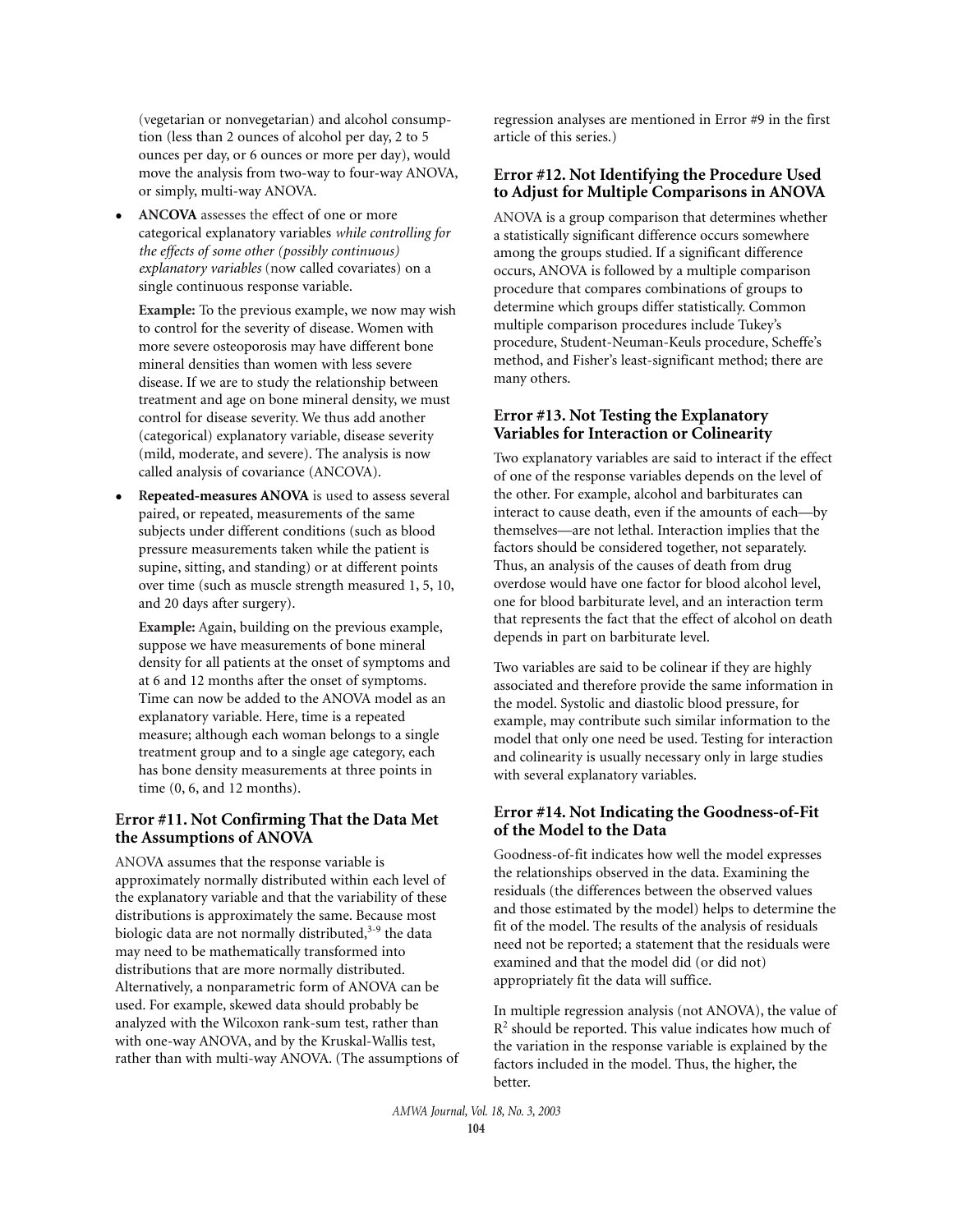## **Error #15. Not Reporting Whether and How the Model Was Validated**

Multivariate models can be validated or tested against a similar set of data to show that they explain what they seek to explain. One method of validation, used with large samples, is to develop the model on, say, 70% of the data and to compare it with another model based on the remaining 30%. Another method involves removing the data from one subject at a time and recalculating the model. The coefficients and the predictive validity of all the models (there may be hundreds) can then be compared. Such methods are called jackknife procedures. A third method involves developing a new model on a new set of comparable data to determine whether the results are similar.

## **Errors in Interpreting Differences Between Groups**

The majority of biomedical research studies are interested in *differences*, either in one or more groups over time or between two or more groups at the same time. Differences are of interest, for example, when they indicate that one intervention might be more effective than another. Differences can be presented in several forms, however, some of which can be misleading. Here, I describe some of the more common forms, how they can be misinterpreted, and what additional information is needed to prevent these misinterpretations.

# **Error #16. Not Reporting Confidence Intervals with Estimates**

When interpreting any difference, whether it is statistically significant or not, the *direction* and *magnitude* of the difference should be evaluated for its clinical importance. However, because a study is based on a *sample* of the population of interest, rather than on a *census* of the population, its results are actually *estimates* of the differences expected if the study were to be repeated on the entire population. Thus, another factor that should be considered when evaluating differences is the *precision of the estimate*.

In clinical research, the most common measure of precision for an estimate is the 95% confidence interval. In the following example, $<sup>2</sup>$  evaluating only the estimated</sup> size of the difference can be misleading. For this reason, journals now recommend reporting the 95% confidence interval for the difference between groups (that is, for the estimate), instead of, or in addition to, the *P* value for the difference.<sup>10</sup>

"*The mean diastolic blood pressure of the treatment group dropped from 110 to 92 mm Hg (P = 0.02)*." This

presentation is the most typical. The pretest and posttest values are given, but not the difference. The mean drop the 18-mm Hg difference—is statistically significant, but it is also an *estimate* of the drug's effectiveness, and without a 95% confidence interval, the precision (and therefore the usefulness) of the estimate cannot be determined.

"*The drug lowered diastolic blood pressure by a mean of 18 mm Hg, from 110 to 92 mm Hg (95% CI = 2 to 34 mm Hg*;  $P = 0.02$ )." In essence, the confidence interval indicates that if the drug were to be tested on 100 samples similar to the one reported, the average drop in blood pressure would fall between 2 and 34 mm Hg in 95 of the 100 samples. *(See Letter to the Editor and response on page 135.)* A drop of only 2 mm Hg is not clinically important, but a drop of 34 mm Hg is. So, although the *mean* drop in blood pressure in this particular study was statistically significant, the expected difference in blood pressures may not always be clinically important; that is, these study results are actually inconclusive. For conclusive results, more patients probably need to be studied to narrow the confidence interval until *all* or *none* of its values are clinically important.

#### **Error #17. Reporting Only Relative Differences and Not Absolute Ones**

The absolute difference between groups is simply the *mathematical difference between their values*, whereas the relative difference is the *absolute difference expressed as a percentage*. By themselves, relative differences can mislead because they can make differences appear to be larger or smaller than they really are.<sup>11</sup> For example, a 50% survival rate could mean that two of four patients survived or that 2,000 of 4,000 survived. The absolute difference in survival is two in the smaller study and 2,000 in the larger one. Thus, although both studies show the same relative difference, the absolute difference of the first study is probably too small to justify meaningful conclusions.

In a scientific article, the numerators and denominators should be apparent for all percentages so that the absolute differences can be determined.<sup>2</sup> This need is especially important when the numbers are less than 100, because the percentages are larger than the actual numbers they represent. "A third of the rats lived, 33% died, and the last one got away." Here, 33% is one of three rats. In the following, more serious example, $12$  readers given the absolute difference usually judge the drug to be far less effective than do readers given the relative difference. "In the Helsinki study of hypercholesterolemic men, after 5 years, 84 of 2030 patients on placebo (4.1%) had heart attacks, whereas only 56 of 2051 men treated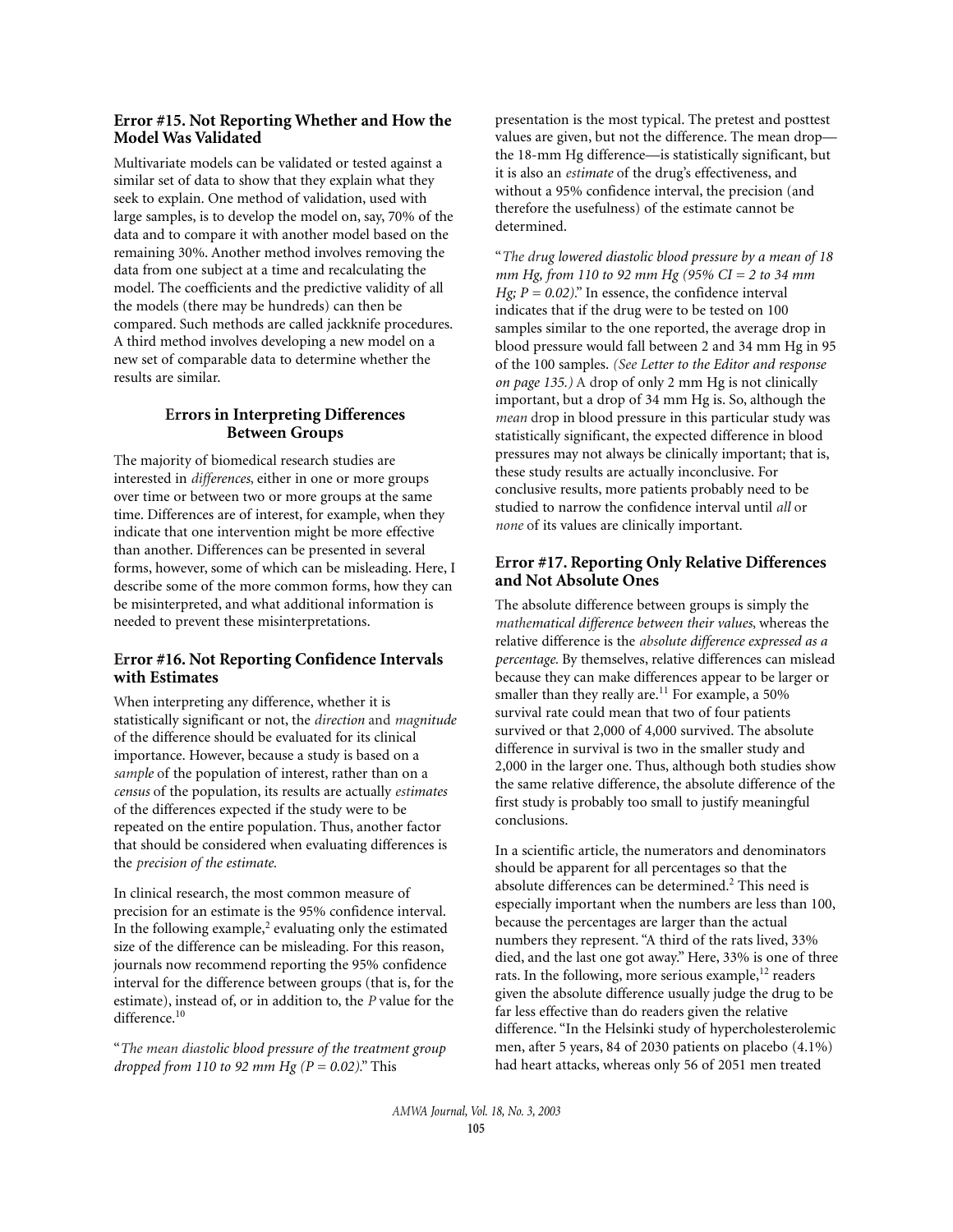with gemfibrozil  $(2.7\%)$  had heart attacks  $(P < 0.02)$ " Here, the **absolute difference** (and therefore, the "absolute risk reduction" in heart attack) was **1.4%**; that is, the difference between the frequency of heart attacks in the two groups was  $1.4\%$  (4.1% - 2.7% = 1.4%). However, the **relative difference** (and therefore, the "relative risk reduction" in heart attack) was **34%**; that is, 1.4 is 34% of the 4.1% of men in the control group who had heart attacks  $(1.4\%/4.1\%) = 34\%).$ 

#### **Error #18. Not Differentiating Between Unit of Observation and the Number of Patients Improved**

The unit of observation or the unit of analysis is what is being studied. In clinical research, the unit of observation is usually the patient. However, sometimes the unit is something other than the patient. The problem comes when, say, differences are reported for the unit of observation but not for the number of patients in whom differences occurred. For example, if a drug markedly improves mean glomerular filtration rate in patients with renal disease, it may also be helpful to know how many patients actually improved.

This issue can be illustrated with a simple example (Figure 1), in which the results can be reported as a mean *decrease* from time 1 to time 2 or as an *increase* in two of three (66%!) patients. Both results are technically correct, but reporting only one can be misleading because the mean change is the result of an unusual response in a single patient.

#### **Error #19. Confusing Post-hoc Analyses with Planned Analyses**

Post-hoc analyses are analyses performed after investigators have reviewed the study data; that is, posthoc analyses are *exploratory analyses* suggested by the data and are not planned in advance of data collection. Exploratory analyses are necessary to make the most of the data collection effort. The problem comes when these analyses are presented as planned, primary analyses, rather than as exploratory analyses. Differences detected by post-hoc analyses should be evaluated more critically than differences detected by the planned analyses.

The number of exploratory analyses can sometimes be large. As mentioned in Error #9,<sup>1</sup> generating multiple *P* values greatly increases the chance of finding a significant *P* value *somewhere* in the data. Exploratory analyses are thus sometimes called data dredging or "fishing expeditions" when the real search is for *any* significant *P* value rather than meaningful differences in the data. "Hypothesis-generating studies (sometimes referred to as



Figure 1

'fishing expeditions') should be identified as such. If the fishing expedition catches a boot, the fishermen should throw it back, not claim that they were fishing for boots."13

#### **References**

- 1. Common Statistical errors even you can find. Part 1: errors in descriptive statistics and in interpreting probability values. *AMWA J*. 2003;18:67-71.
- 2. Lang T, Secic M. *How to Report Statistics in Medicine: Annotated Guidelines for Authors, Editors, and Reviewers.* Philadelphia, Pa: American College of Physicians, 1997.
- 3. Haines SJ. Six statistical suggestions for surgeons. *Neurosurgery.* 1981;9:414-418.
- 4. Griner PF, Mayewski RJ, Mushlin AI, Greenland P. Selection and interpretation of diagnostic tests and procedures. *Ann Intern Med*. 1981;94(4 part 2):557- 592.